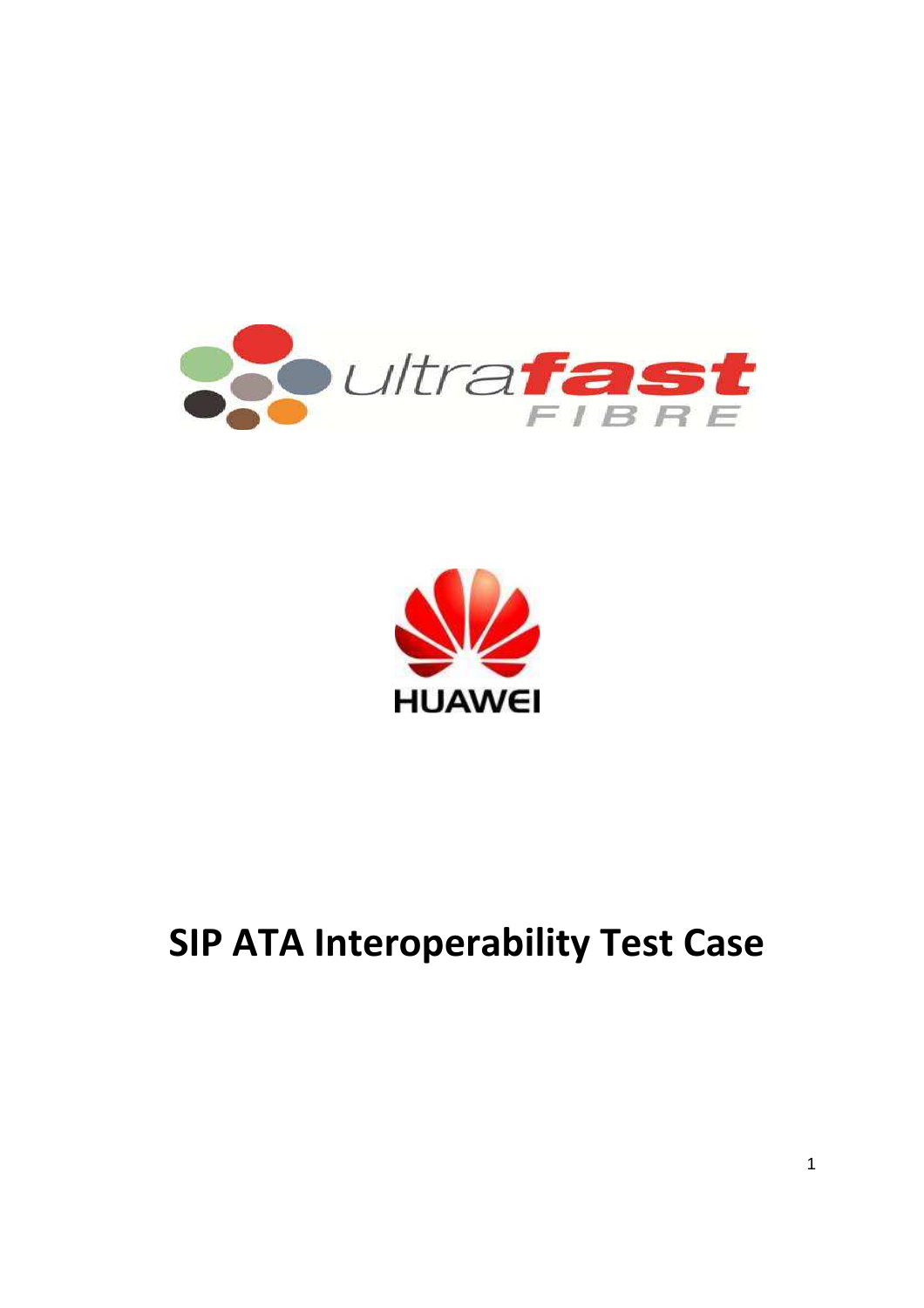



## Document Revision

| Prepared by      | Rajesh Naidu    |
|------------------|-----------------|
| <b>Review By</b> | KK Han/Jason Su |
| Approve By       | Jacky Duweihua  |

| <b>Issue</b> | <b>Details</b>                                | <b>Date</b> | <b>Author</b> |
|--------------|-----------------------------------------------|-------------|---------------|
| 1.0          | <b>Initial Draft</b>                          | 26/4/2012   | Rajesh Naidu  |
| 1.1          | Added expected<br>values for correct<br>tones | 03/05/2012  | Rajesh Naidu  |
| 1.2          | <b>Removed Draft</b><br>status                | 21/5/2012   | P Ensor       |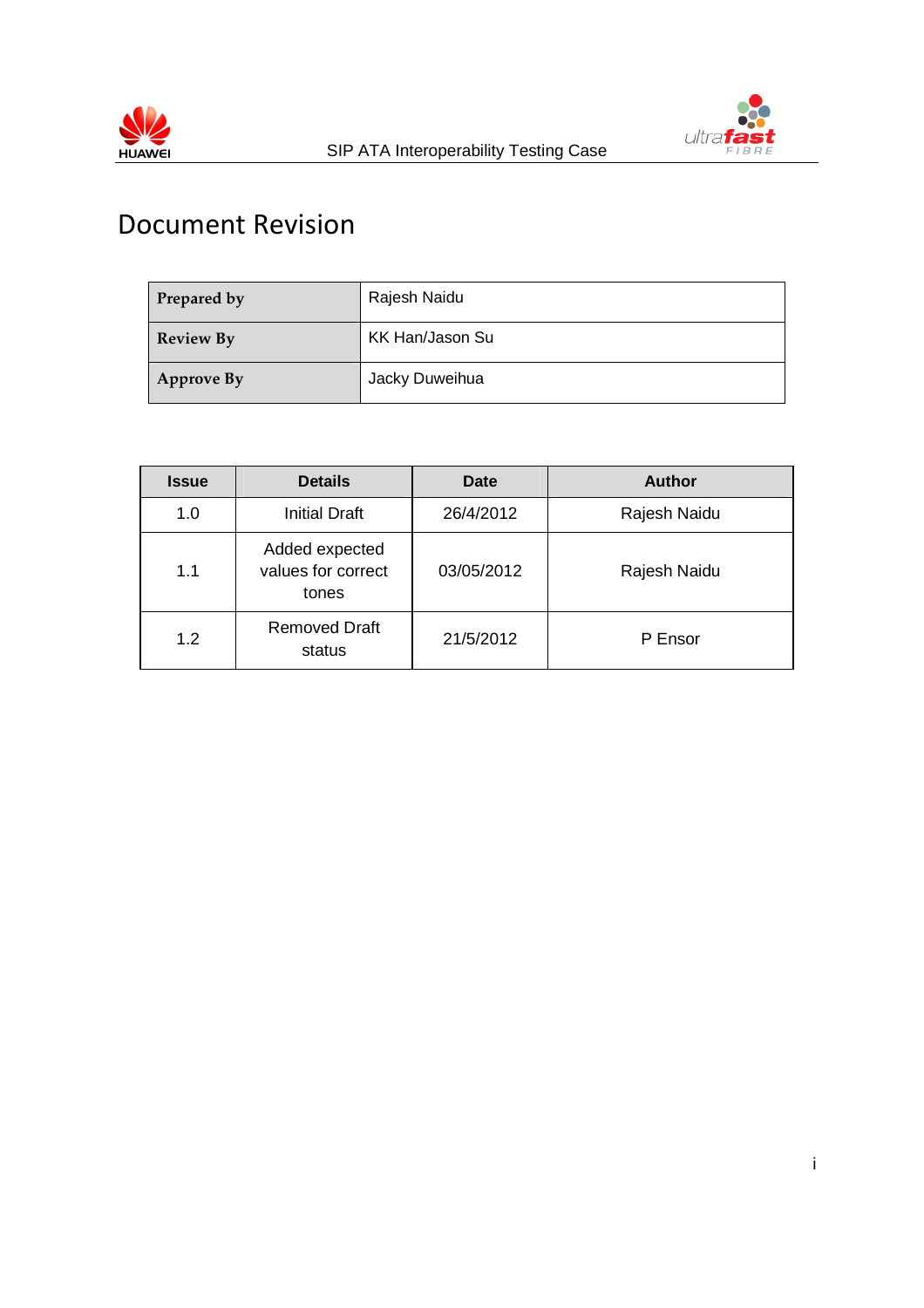



## 1. Table of Contents

| $\mathbf 1$    |   |                                                                              |  |
|----------------|---|------------------------------------------------------------------------------|--|
|                |   |                                                                              |  |
|                |   |                                                                              |  |
| $\overline{2}$ |   |                                                                              |  |
|                |   |                                                                              |  |
|                |   |                                                                              |  |
|                |   |                                                                              |  |
|                |   | 2.3 Basic Call Off-Net Inbound/outbond (Calling to and from mobile phone)  3 |  |
|                |   |                                                                              |  |
|                |   |                                                                              |  |
|                |   |                                                                              |  |
|                |   |                                                                              |  |
|                |   |                                                                              |  |
|                |   |                                                                              |  |
|                |   |                                                                              |  |
|                |   |                                                                              |  |
|                |   |                                                                              |  |
|                |   |                                                                              |  |
|                |   |                                                                              |  |
|                |   |                                                                              |  |
|                |   |                                                                              |  |
|                |   |                                                                              |  |
|                |   |                                                                              |  |
|                |   |                                                                              |  |
|                |   |                                                                              |  |
|                | 3 |                                                                              |  |
| 4              |   |                                                                              |  |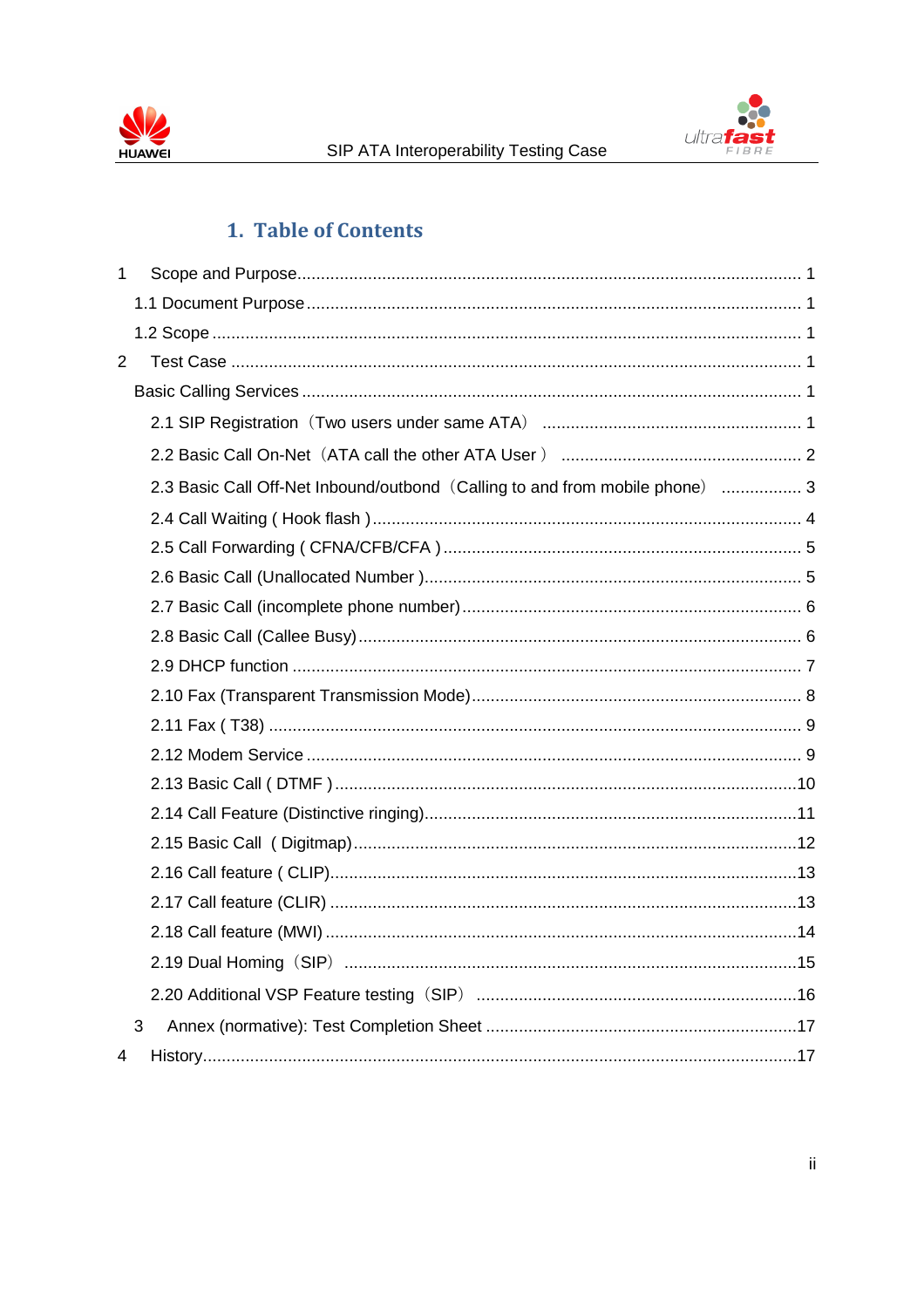



## 1 Scope and Purpose

## 1.1 Document Purpose

This document describes the test cases to validate the ATA to VSP interoperability

## 1.2 Scope

The present document specifies test cases to validate the interoperability between a VSP and ATA based on Session Initiation Protocol (SIP) and Session Description Protocol (SDP) to enable an IP based telephony service.

## 2 Test Case

## Basic Calling Services

#### 2.1 SIP Registration (Two users under same ATA)

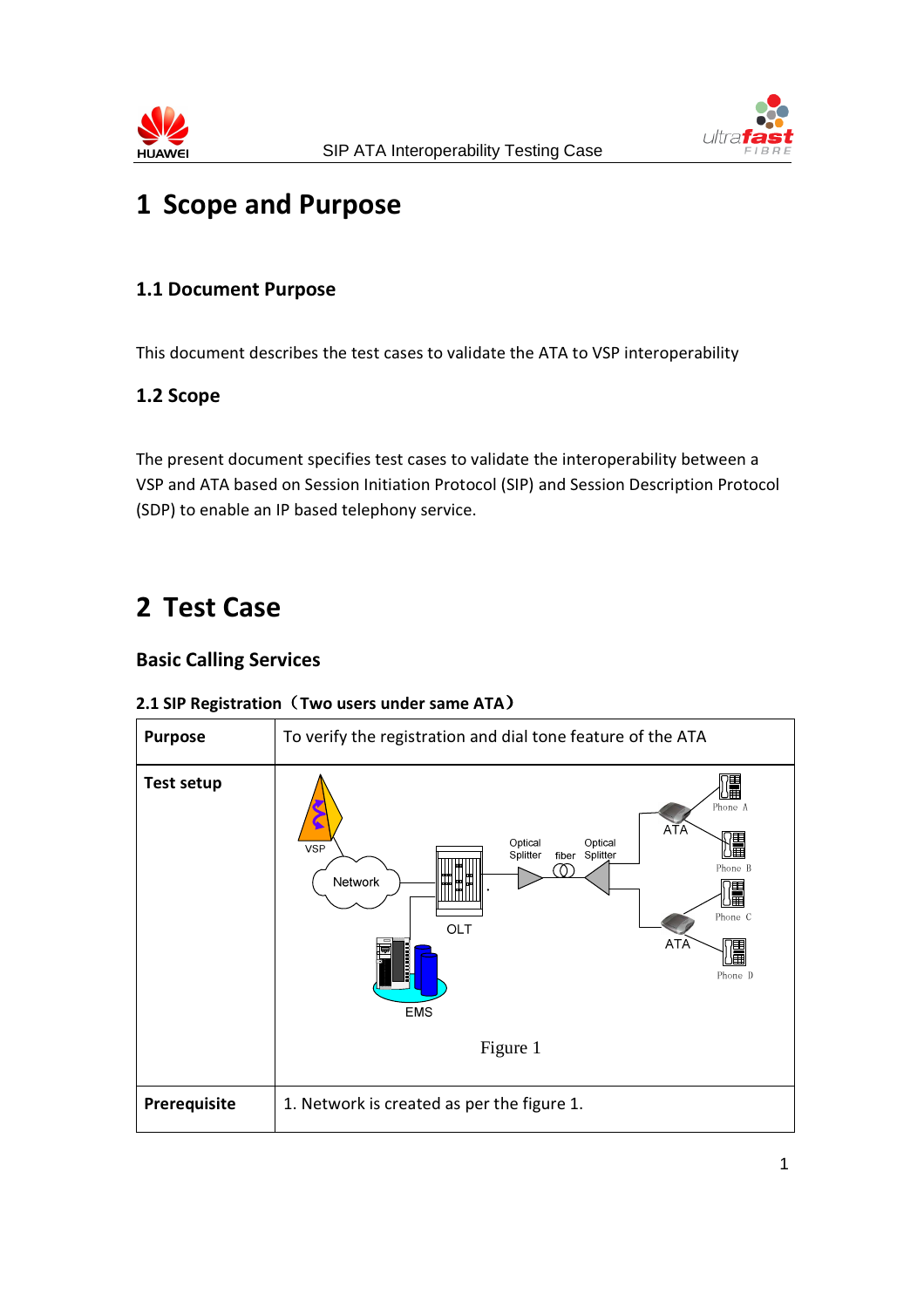



| <b>HUAWEI</b>          | SIP ATA Interoperability Testing Case<br>FIBRE                  |
|------------------------|-----------------------------------------------------------------|
|                        | 2. Configure user A and B in the same ATA                       |
| <b>Procedure</b>       | 1. Verify that both phone A and phone B has the correct NZ dial |
|                        | tone.                                                           |
| <b>Expected result</b> | 1. Both phones A and B has registered with the softswitch and   |
|                        | correct NZ dial tone (400 Hz continuous) can be heard           |
| <b>Test result</b>     |                                                                 |
| Pass/Fail              |                                                                 |
| Date/Signature         |                                                                 |
| <b>Remarks</b>         |                                                                 |

#### 2.2 Basic Call On-Net (ATA call the other ATA User )

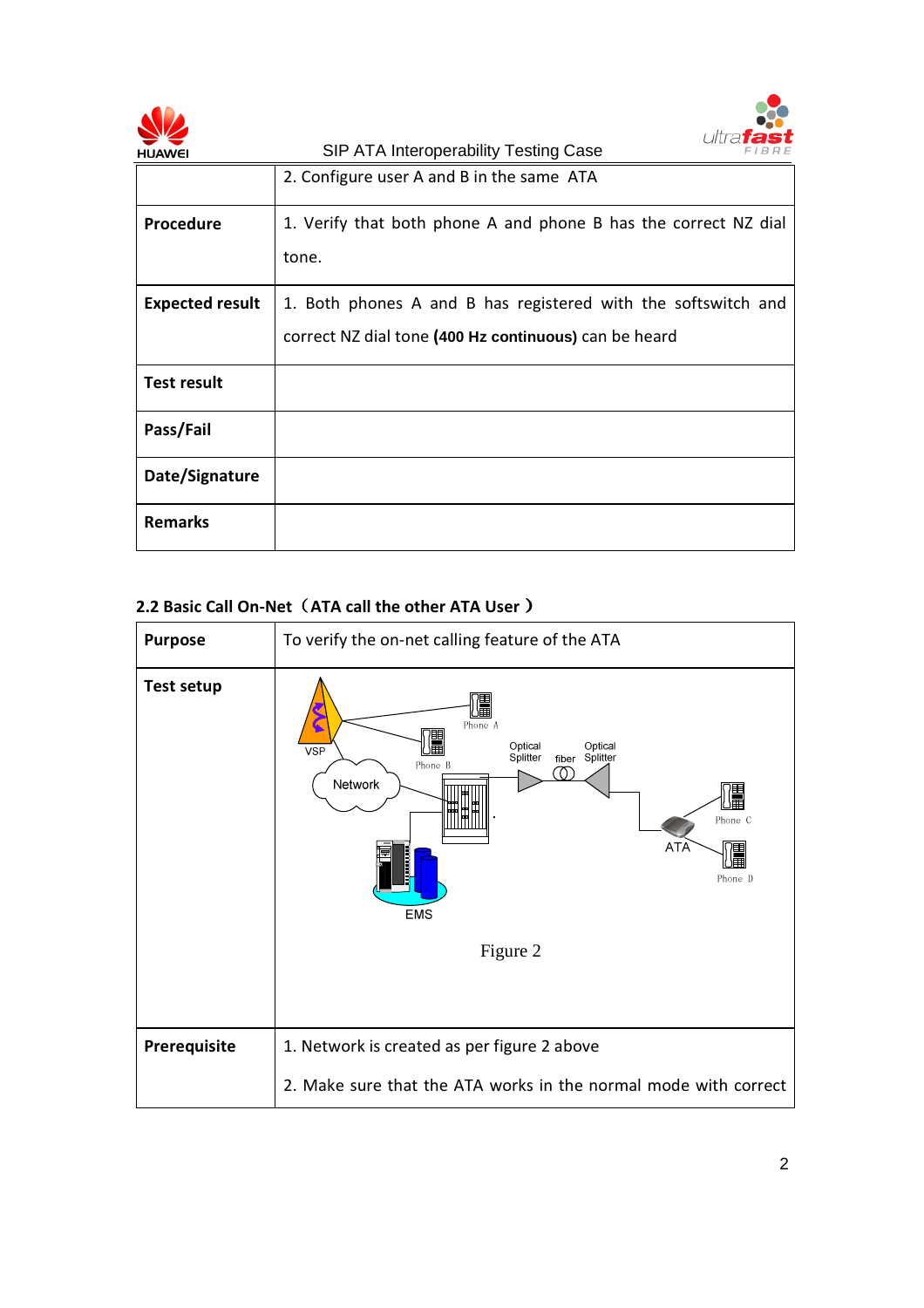



|                        | dial tones.                                                         |  |
|------------------------|---------------------------------------------------------------------|--|
|                        |                                                                     |  |
|                        |                                                                     |  |
|                        |                                                                     |  |
| <b>Procedure</b>       | Phone C makes a outbound call to Phone D<br>$1_{\cdot}$             |  |
|                        | Phone D receives local ring tone<br>2.                              |  |
|                        | Phone D answers the call<br>3.                                      |  |
|                        | Capture the packets to verify local bridging is not happening<br>4. |  |
| <b>Expected result</b> | ON-Net Call can be completed successfully.<br>1.                    |  |
|                        | 2. The call is not bridged locally, the traffic goes upstream and   |  |
|                        | back.                                                               |  |
| <b>Test result</b>     |                                                                     |  |
|                        |                                                                     |  |
| Pass/Fail              |                                                                     |  |
|                        |                                                                     |  |
| Date/Signature         |                                                                     |  |
|                        |                                                                     |  |
| <b>Remarks</b>         |                                                                     |  |
|                        |                                                                     |  |

## 2.3 Basic Call Off-Net Inbound/outbound (Calling to and from mobile phone)

| <b>Purpose</b>         | To verify the off-net calling feature of the ATA                                                                                                                        |  |  |
|------------------------|-------------------------------------------------------------------------------------------------------------------------------------------------------------------------|--|--|
| <b>Test setup</b>      | Same as figure2                                                                                                                                                         |  |  |
| <b>Prerequisite</b>    | 1. Network is created as per figure 2 above.                                                                                                                            |  |  |
|                        | 2. Make sure that the ATA works in the normal mode with correct                                                                                                         |  |  |
|                        | dial tones.                                                                                                                                                             |  |  |
|                        |                                                                                                                                                                         |  |  |
| <b>Procedure</b>       | Phone C makes a call to a local mobile number.<br>$1_{-}$                                                                                                               |  |  |
|                        | 2. Verify that correct ring back tone is generated                                                                                                                      |  |  |
|                        | Local mobile makes a call to Phone C<br>3.                                                                                                                              |  |  |
|                        | 4. Verify that correct ringing cadence is received at Phone C.                                                                                                          |  |  |
| <b>Expected result</b> | Outbound call is made successfully<br>1.                                                                                                                                |  |  |
|                        | Correct ring back tone is heard at Phone C<br>2.                                                                                                                        |  |  |
|                        | 3.<br>Inbound call is received successfully                                                                                                                             |  |  |
|                        | Correct ring cadence(400 Hz, modulated at 16 2/3 Hz,<br>4.<br>interrupted, 400 ms on, 200 ms off, 400 ms on, 2 sec. off, all<br>repeated) is played locally at phone C. |  |  |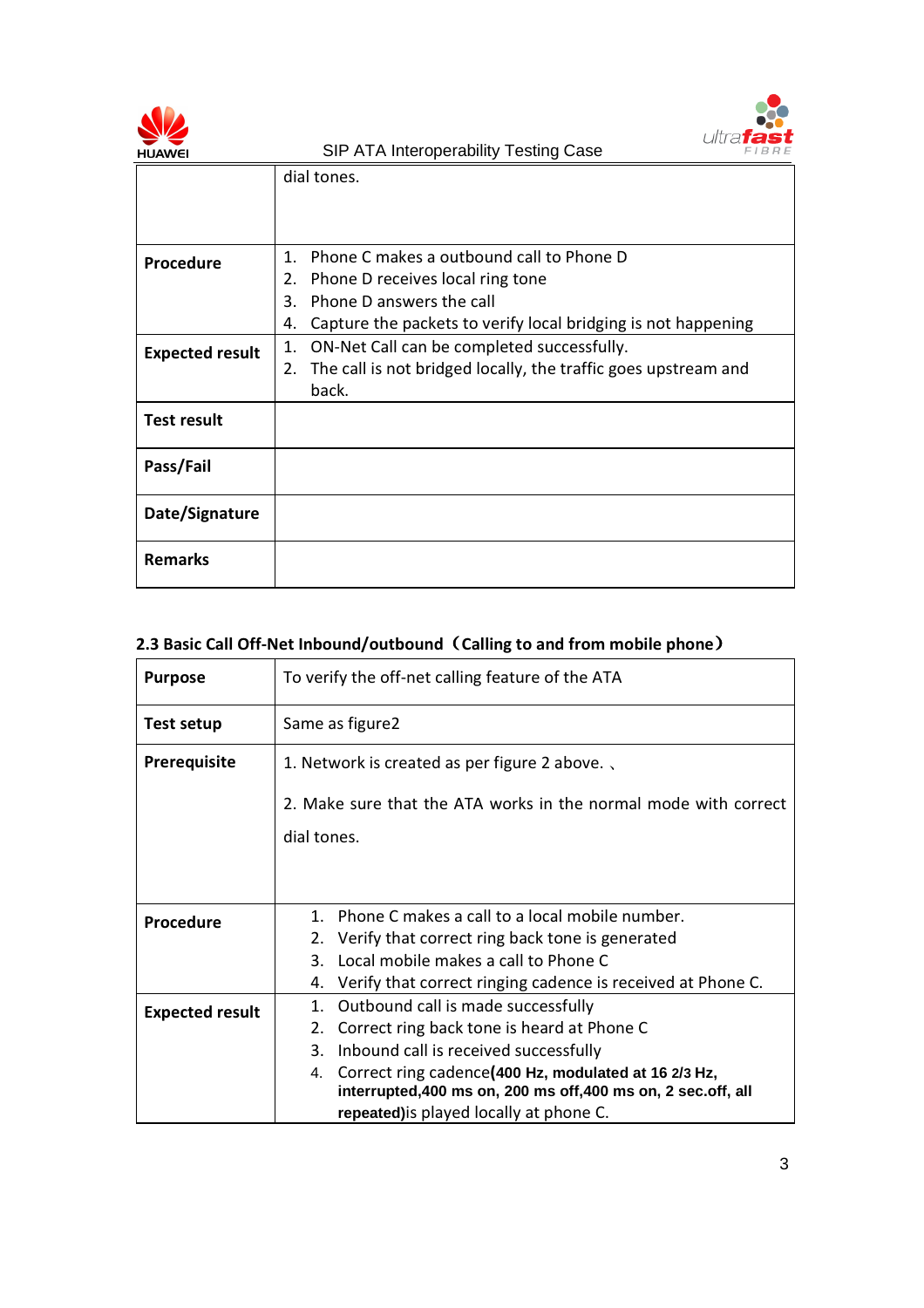



|                    | ັ |
|--------------------|---|
| <b>Test result</b> |   |
| Pass/Fail          |   |
| Date/Signature     |   |
| <b>Remarks</b>     |   |

## 2.4 Call Waiting (Hook flash)

| <b>Purpose</b>         | To verify the call waiting feature of the ATA                                                                                        |  |
|------------------------|--------------------------------------------------------------------------------------------------------------------------------------|--|
| <b>Test setup</b>      | Same as figure2                                                                                                                      |  |
| Prerequisite           | 1. Network is created as per figure 2 above                                                                                          |  |
|                        | 2. Make sure that the ATA works in the normal mode with<br>correct dial tones                                                        |  |
| <b>Procedure</b>       | 1. Inbound call is made to phone C                                                                                                   |  |
|                        | 2. Phone C goes off-hook and starts conversation                                                                                     |  |
|                        | A 2nd inbound call is made to phone C<br>3.                                                                                          |  |
|                        | 4. Phone C hears a call waiting tone                                                                                                 |  |
|                        | 5. Phone C does a hookflash to answer the 2nd call                                                                                   |  |
|                        | 6. Phone C does a hook flash to get back to the 1st call                                                                             |  |
|                        | 7. Verify that both the calls are terminated correctly                                                                               |  |
|                        |                                                                                                                                      |  |
| <b>Expected result</b> | 1. Correct call waiting tone (400 Hz interrupted, 200 ms on, 3<br>sec. off, 200 ms on, 3 sec. off, 200 ms on, 3 sec. off, 200 ms on, |  |
|                        | not repeated) is heard on Phone C                                                                                                    |  |
|                        | 2. Hook flash does the call swaps correctly                                                                                          |  |
|                        | 3. Both the calls terminate correctly.                                                                                               |  |
| <b>Test result</b>     |                                                                                                                                      |  |
| Pass/Fail              |                                                                                                                                      |  |
| Date/Signature         |                                                                                                                                      |  |
| <b>Remarks</b>         |                                                                                                                                      |  |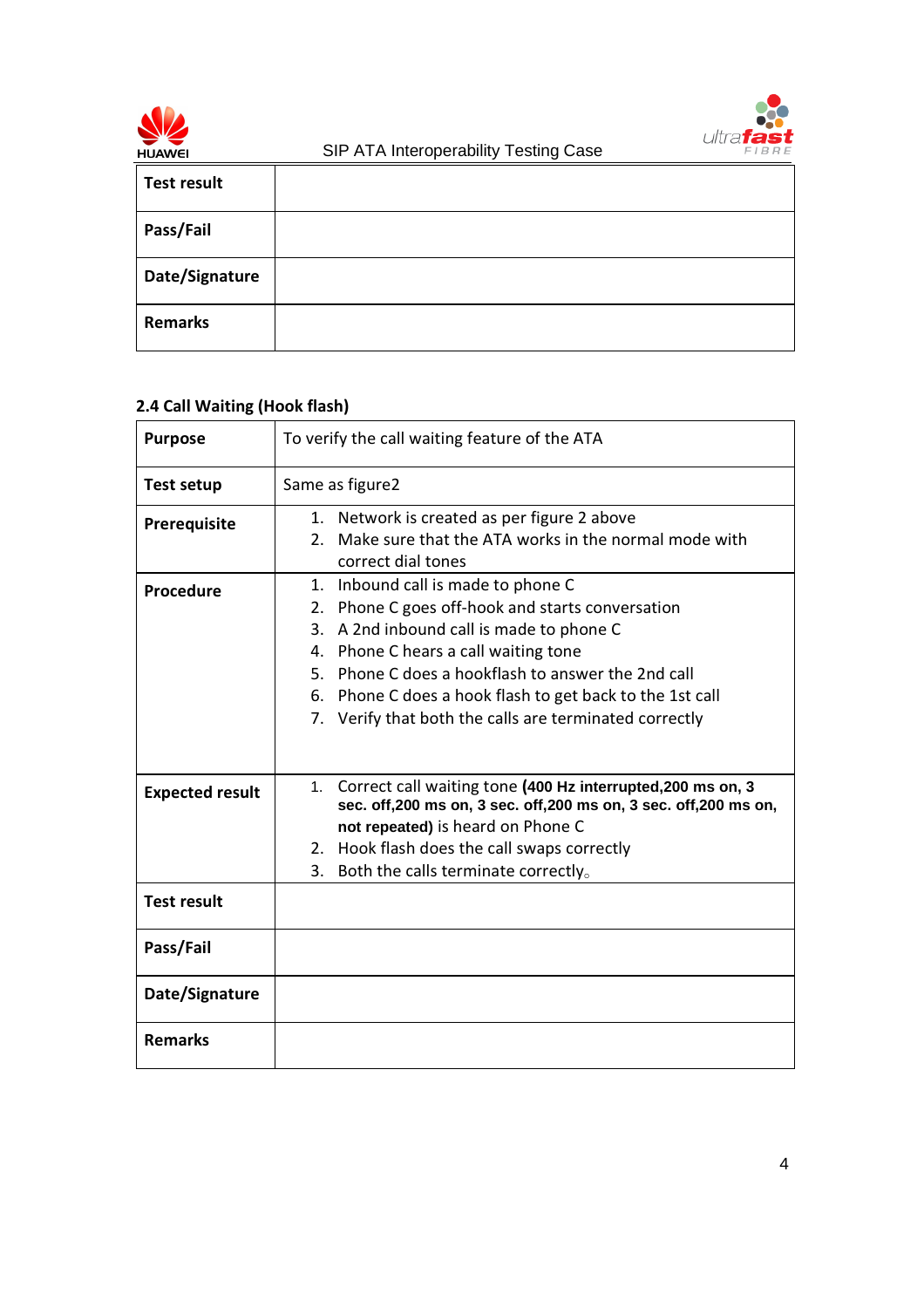



| 2.5 Call Forwarding (CFNA/CFB/CFA) |                                                                                                                                                                                                                                                               |  |
|------------------------------------|---------------------------------------------------------------------------------------------------------------------------------------------------------------------------------------------------------------------------------------------------------------|--|
| <b>Purpose</b>                     | To verify the call forwarding feature of the ATA                                                                                                                                                                                                              |  |
| <b>Test setup</b>                  | Same as figure2                                                                                                                                                                                                                                               |  |
| Prerequisite                       | Network is created as per figure 2 above<br>1.<br>Make sure that the ATA works in the normal mode with<br>2.<br>correct dial tones                                                                                                                            |  |
| <b>Procedure</b>                   | 1. Phone C is configured for CFNA<br>An inbound call is made to Phone C<br>2.<br>Phone C is configured for CFB<br>3.<br>An inbound call is made to Phone C<br>$\mathbf{4}$<br>Phone C is configured for CFA<br>5.<br>An inbound call is made to Phone C<br>6. |  |
| <b>Expected result</b>             | Call Forward No Answer (CFNA) works normally.<br>1.<br>Call Forward Busy (CFB) works normally<br>2.<br>3. Call Forward All (CFA) works normally                                                                                                               |  |
| <b>Test result</b>                 |                                                                                                                                                                                                                                                               |  |
| Pass/Fail                          |                                                                                                                                                                                                                                                               |  |
| Date/Signature                     |                                                                                                                                                                                                                                                               |  |
| <b>Remarks</b>                     |                                                                                                                                                                                                                                                               |  |

#### 2.6 Basic Call (Unobtainable Number)

| <b>Purpose</b>         | To verify the calling feature of the ATA                                                                                           |  |
|------------------------|------------------------------------------------------------------------------------------------------------------------------------|--|
| Test setup             | Same as figure 1                                                                                                                   |  |
| <b>Prerequisite</b>    | 1. Network is created as per figure 1 above                                                                                        |  |
|                        | 2. Make sure that the ATA works in normal mode with correct                                                                        |  |
|                        | dial tones                                                                                                                         |  |
| <b>Procedure</b>       | 1. Caller A makes a call to a number that is unobtainable                                                                          |  |
|                        | 2. Observe the correct tone played by the ATA                                                                                      |  |
| <b>Expected result</b> | 1. Correct tone(400 Hz interrupted, 75 ms on, 100 ms off, 75 ms<br>on, 100 ms off, 75 ms on, 100 ms off, 75 ms on, 400 ms off, all |  |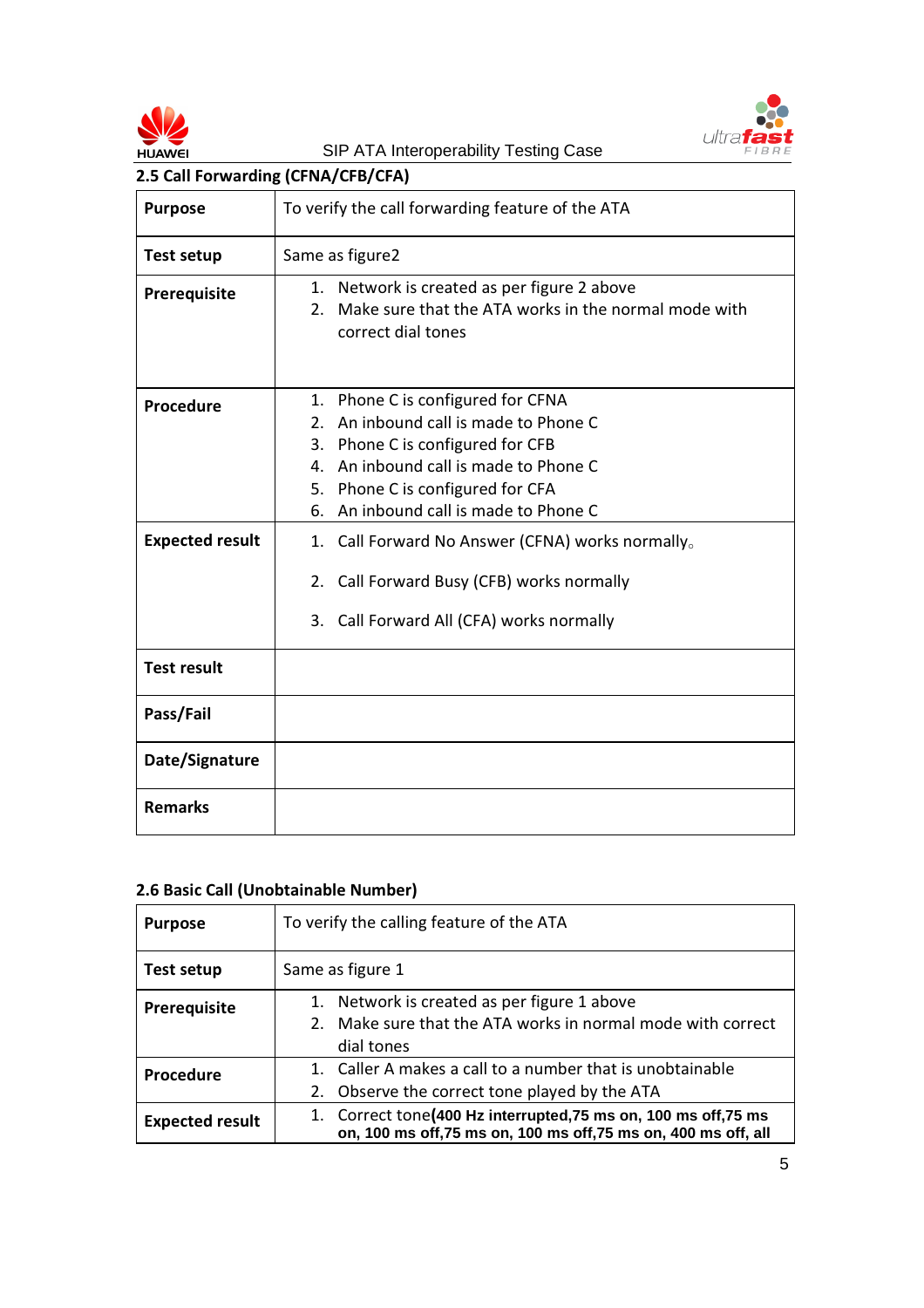



|                    | repeated) is heard by the caller after dialling an unobtainable<br>number |
|--------------------|---------------------------------------------------------------------------|
| <b>Test result</b> |                                                                           |
| Pass/Fail          |                                                                           |
| Date/Signature     |                                                                           |
| <b>Remarks</b>     |                                                                           |

## 2.7 Basic Call (incomplete phone number)

| <b>Purpose</b>         | To verify the calling feature of the ATA                                                                                                                                                               |  |
|------------------------|--------------------------------------------------------------------------------------------------------------------------------------------------------------------------------------------------------|--|
| Test setup             | Same as figure1                                                                                                                                                                                        |  |
| <b>Prerequisite</b>    | 1. Network is created as per figure 1 above<br>Make sure that the ATA works in normal mode with correct<br>$2^{\circ}$<br>dial tones.                                                                  |  |
| <b>Procedure</b>       | 1. Caller A makes a call to an incomplete number.                                                                                                                                                      |  |
| <b>Expected result</b> | 1. Unobtainable tone (400 Hz interrupted, 75 ms on, 100 ms<br>off,75 ms on, 100 ms off,75 ms on, 100 ms off,75 ms on, 400<br>ms off, all repeated) is heard by the caller after waiting for<br>timeout |  |
| <b>Test result</b>     |                                                                                                                                                                                                        |  |
| Pass/Fail              |                                                                                                                                                                                                        |  |
| Date/Signature         |                                                                                                                                                                                                        |  |
| <b>Remarks</b>         |                                                                                                                                                                                                        |  |

## 2.8 Basic Call (Callee Busy)

| Purpose    | To verify the calling feature of the ATA |
|------------|------------------------------------------|
| Test setup | Same as figure2                          |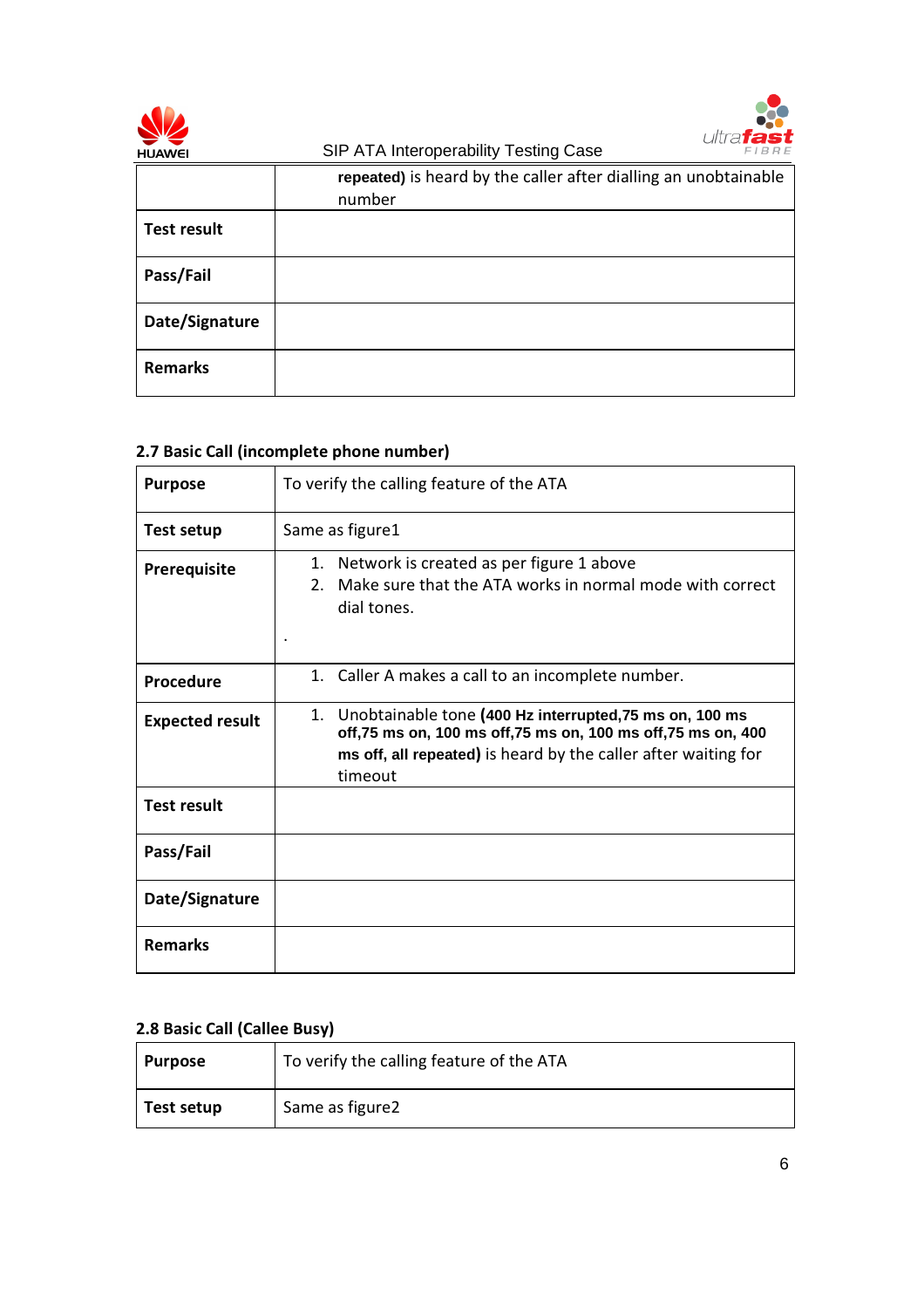



#### 2.9 DHCP function

Remarks

| <b>Purpose</b>         | To verify the DHCP function of the ATA                                |
|------------------------|-----------------------------------------------------------------------|
| <b>Test setup</b>      | Same as figure1                                                       |
| <b>Prerequisite</b>    | 1. Follow the network diagram to set up the test system.              |
|                        | 2. DHCP server works in the normal state                              |
|                        | 3. Enable the DHCP function on the vlan interface                     |
| <b>Procedure</b>       | 1. Configure the signaling IP and media IP user DHCP mode             |
|                        | 2. Configure the SIP interface attribute use DHCP mode                |
|                        | 3. User A calls user B                                                |
| <b>Expected result</b> | 1. In step 1, Check SIP interface, can get signaling IP and media     |
|                        | 2. In step 2, The ATA users can hear a dial tone (400 Hz continuous). |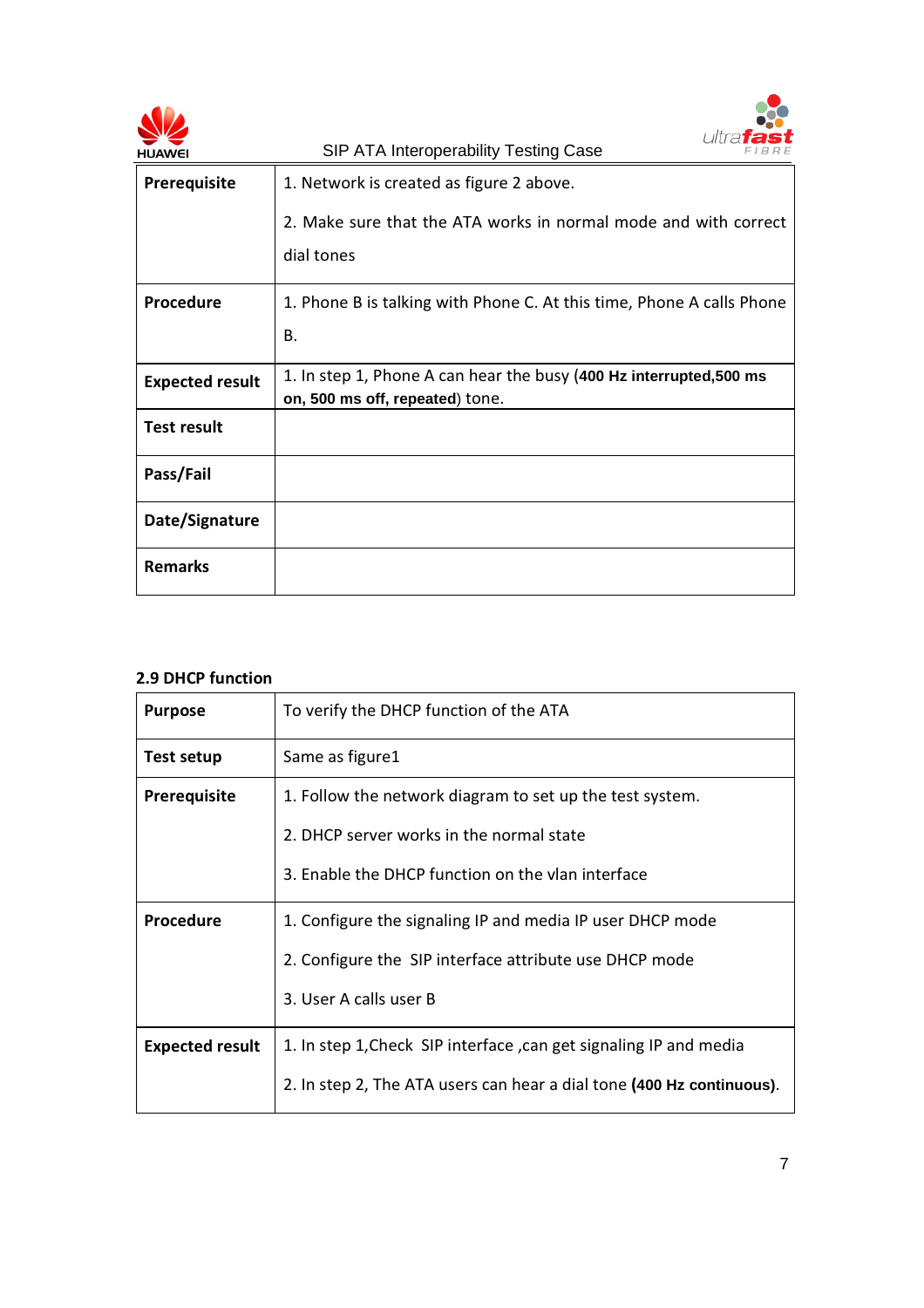

SIP ATA Interoperability Testing Case



|                    | .<br>. <u>.</u>                                              |
|--------------------|--------------------------------------------------------------|
|                    | 3. In step 3, The call between User A calls user B is normal |
| <b>Test result</b> |                                                              |
| Pass/Fail          |                                                              |
| Date/Signature     |                                                              |
| <b>Remarks</b>     |                                                              |

## 2.10 Fax (Transparent Transmission Mode)

| <b>Purpose</b>         | To verify the FoIP function in the G711 pass-through mode of the  |
|------------------------|-------------------------------------------------------------------|
|                        | fax service                                                       |
| <b>Test setup</b>      | Same as figure1                                                   |
| <b>Prerequisite</b>    | 1. Follow the network diagram to set up the test system.          |
|                        | 2. Make sure that the ATA works in the normal state and user can  |
|                        | hear the dial tone.                                               |
| <b>Procedure</b>       | 1. Fax machine A calls fax machine B and transmits a fax.         |
|                        | 2. Trace the message flow.                                        |
| <b>Expected result</b> | 1. In step 1, Fax transmits successfully.                         |
|                        | 2. In step 2, The packet capture proves that the medium stream is |
|                        | transmitted in the G.711 coding scheme.                           |
| <b>Test result</b>     |                                                                   |
| Pass/Fail              |                                                                   |
| Date/Signature         |                                                                   |
| <b>Remarks</b>         |                                                                   |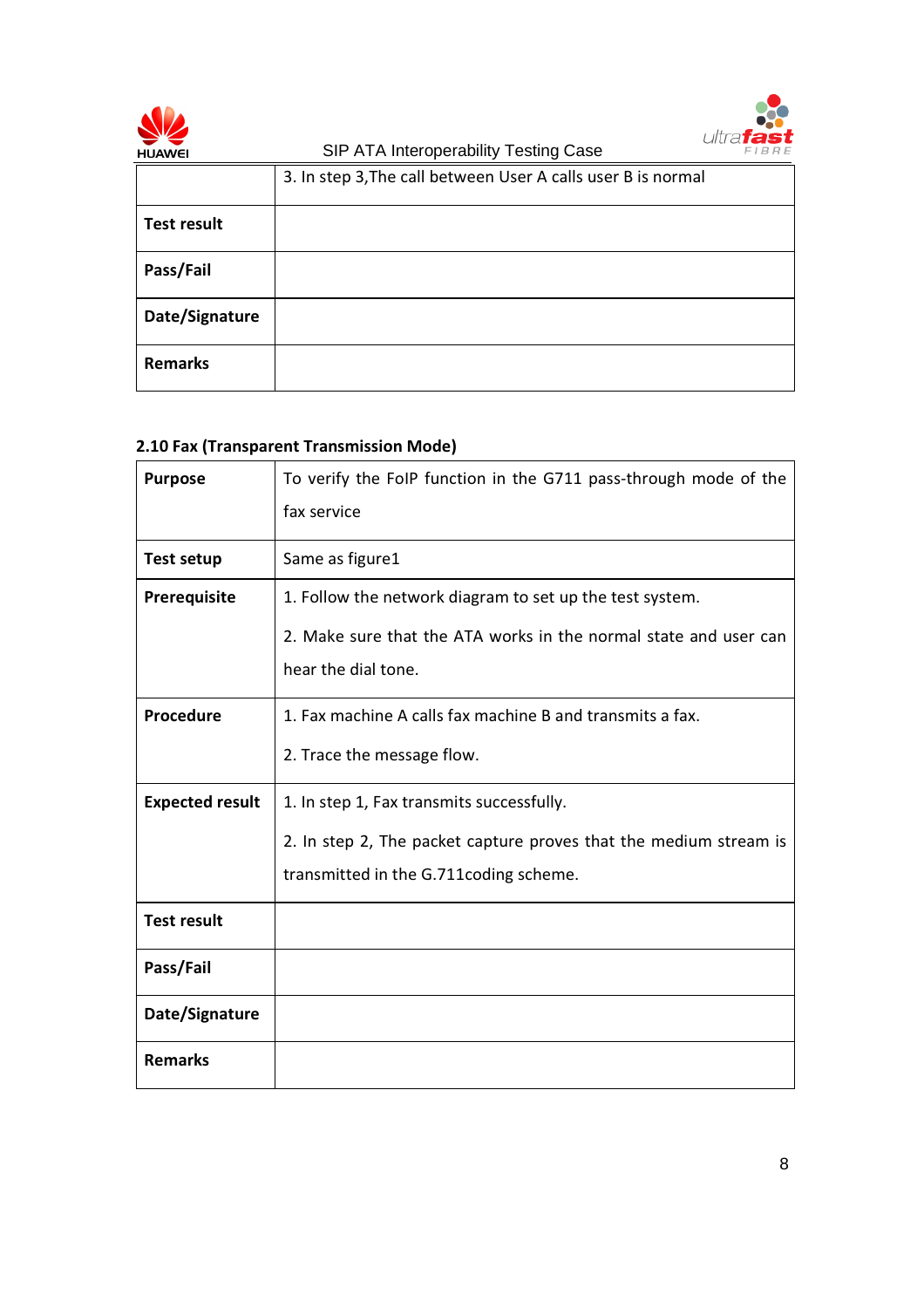



| 2.11 Fax (T38)         |                                                                                                                                                                                                            |
|------------------------|------------------------------------------------------------------------------------------------------------------------------------------------------------------------------------------------------------|
| <b>Purpose</b>         | To verify that the ATA supports T38 faxing function                                                                                                                                                        |
| <b>Test setup</b>      | Same as figure1                                                                                                                                                                                            |
| Prerequisite           | 1. The devices are properly connected according to the network<br>diagram.<br>2. The VSP and the ATA are in the normal state.<br>3. FAX A and FAX B connect to the two POTS ports A and B<br>respectively. |
| Procedure              | 1. Configure fax parameter for T38<br>2. Call FAX B from FAX A for a fax transmitting/receiving test.                                                                                                      |
| <b>Expected result</b> | 1. In step 2, Trace the faxing call signaling, the coding/decoding<br>mode is T38                                                                                                                          |
| <b>Test result</b>     |                                                                                                                                                                                                            |
| Pass/Fail              |                                                                                                                                                                                                            |
| Date/Signature         |                                                                                                                                                                                                            |
| <b>Remarks</b>         |                                                                                                                                                                                                            |

#### 2.12 Modem Service

| <b>Purpose</b> | To verify the modem service supported by the ATA                           |
|----------------|----------------------------------------------------------------------------|
| Test setup     | Same as figure1                                                            |
| Prerequisite   | 1. The devices are properly connected according to the network<br>diagram. |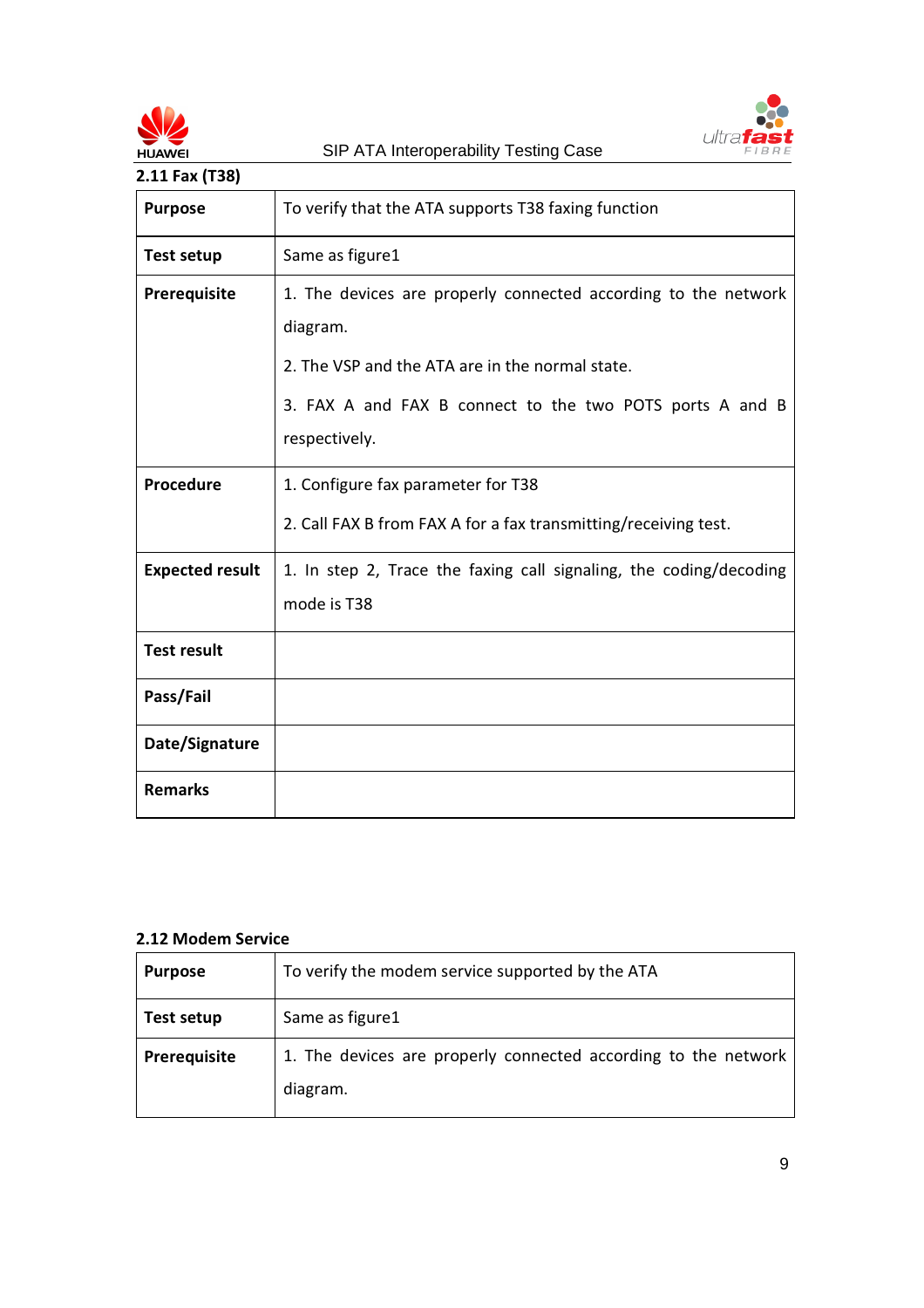



| HUAWEI                 | OIF ATA INCRUPCIADING TESNING CASE                                |
|------------------------|-------------------------------------------------------------------|
|                        | 2. Make sure that the ATA works in the normal state and users can |
|                        | hear the correct dial tone                                        |
| Procedure              | 1. Configure the modem service transmission mode as the           |
|                        | transparent transmission mode.                                    |
|                        | 2. Enable the automatic answering function on the called modem.   |
|                        | Use the calling modem to call the called modem.                   |
|                        | 3. After the connection between the calling modem and the called  |
|                        | is set up, transmit files between two PCs.                        |
| <b>Expected result</b> | 1. In step 2, the calling modem can call the called modem         |
|                        | successfully.                                                     |
|                        | 2. In step 3, the two PCs can transmit files to each other.       |
| <b>Test result</b>     |                                                                   |
| Pass/Fail              |                                                                   |
| Date/Signature         |                                                                   |
| <b>Remarks</b>         |                                                                   |

## 2.13 Basic Call (DTMF)

| <b>Purpose</b>   | To verify the capability of the ATA to support DTMF tones)                            |
|------------------|---------------------------------------------------------------------------------------|
| Test setup       | Same as figure <sub>2</sub>                                                           |
| Prerequisite     | 1. The devices are properly connected according to the network                        |
|                  | diagram.                                                                              |
|                  | 2. Make sure that the ATA works in the normal state and users can                     |
|                  | hear the correct dial tone                                                            |
| <b>Procedure</b> | 1. Phone C makes an outbound call to an IVR number 0800 257                           |
|                  | 777 (IRD IVR system)<br>2. Phone C presses different keys to navigate through the IVR |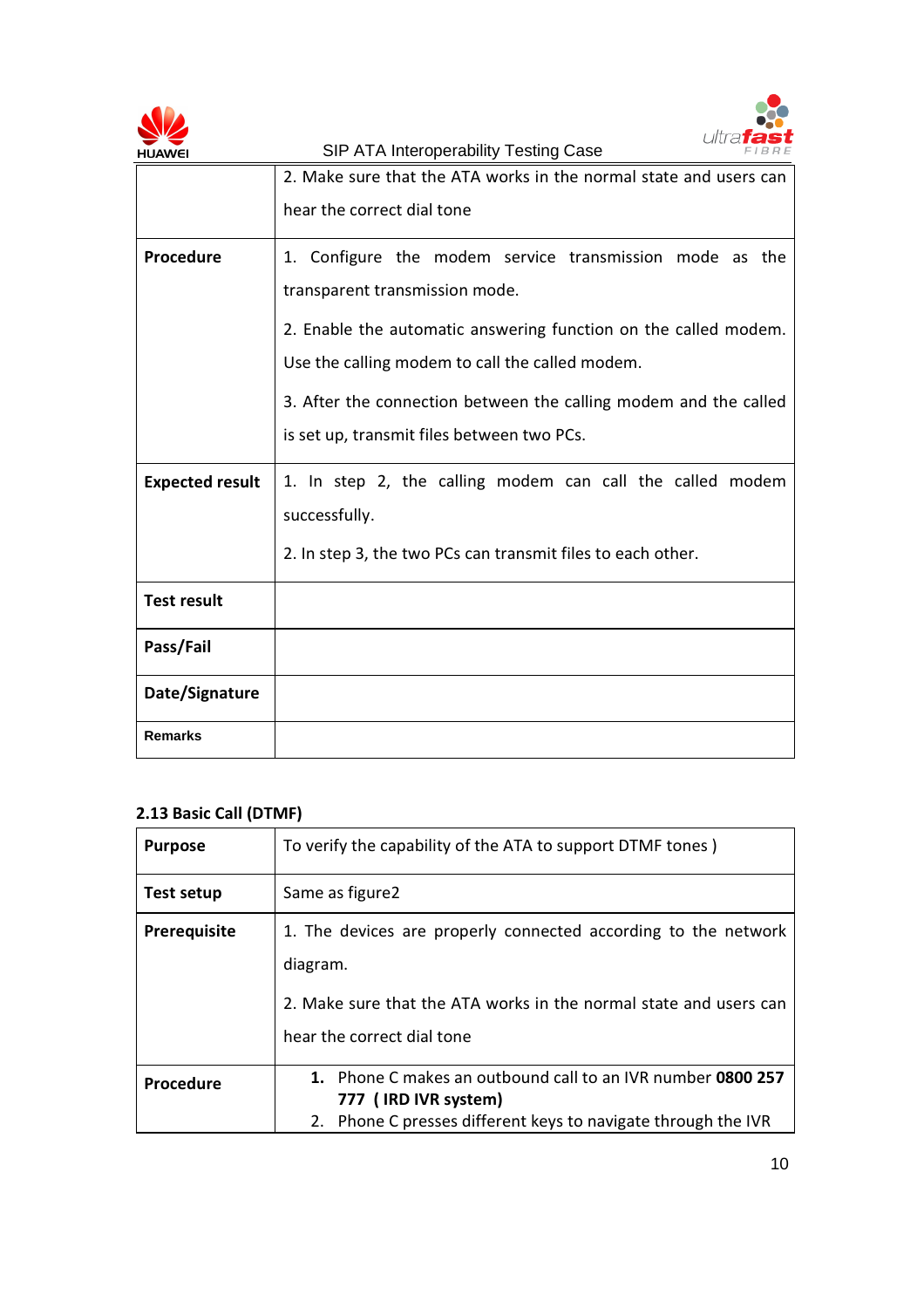



|                        | system                                                         |
|------------------------|----------------------------------------------------------------|
|                        |                                                                |
| <b>Expected result</b> | 1. The Called IVR system recognises the DTMF tones sent by the |
|                        | <b>ATA</b>                                                     |
| <b>Test result</b>     |                                                                |
| Pass/Fail              |                                                                |
| Date/Signature         |                                                                |
| <b>Remarks</b>         |                                                                |

## 2.14 Call Feature (Distinctive ringing)

| <b>Purpose</b>         | To verify the user distinctive ringing function by the ATA            |
|------------------------|-----------------------------------------------------------------------|
| <b>Test setup</b>      | Same as figure2                                                       |
| <b>Prerequisite</b>    | 1. The devices are properly connected according to the network        |
|                        | diagram.                                                              |
|                        | 2. Make sure that the ATA works in the normal state and the users     |
|                        | can hear the correct dial tone                                        |
| Procedure              | 1. Configure the user defined-ring, map ring name to alert info       |
|                        | 2. User A calls user B, VSP send INVITE to B with Alert-info:<        |
|                        | http://127.0.0.0.1/ Bellcore-dr4>                                     |
|                        |                                                                       |
| <b>Expected result</b> | In step 2, User B can listen ring mode (400 ms on, 800 ms off, 400 ms |
|                        | on, 1400 ms off, and repeated )Bellcore-DA4 cadence                   |
| <b>Test result</b>     |                                                                       |
| Pass/Fail              |                                                                       |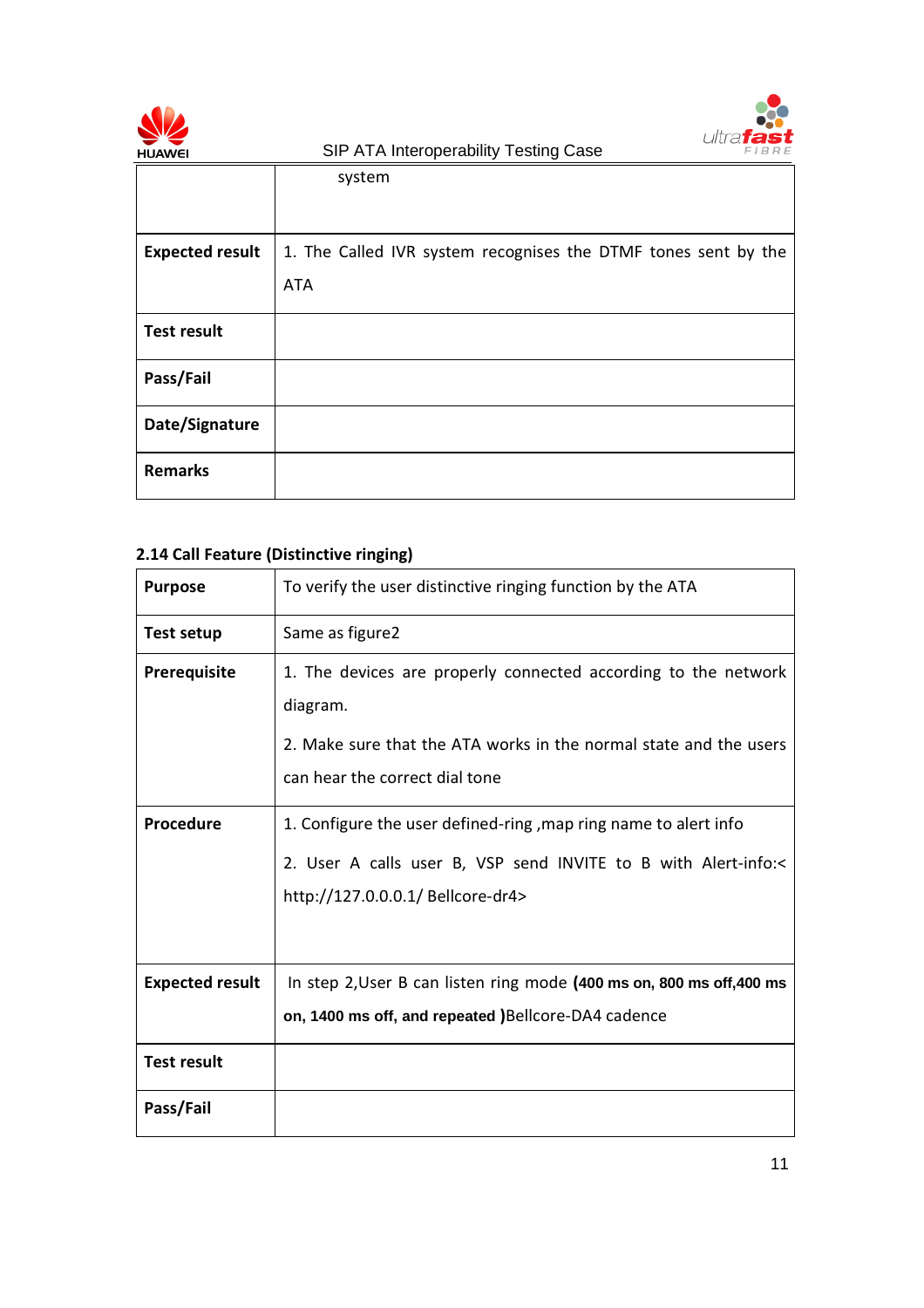



| Date/Signature |  |
|----------------|--|
| <b>Remarks</b> |  |

## 2.15 Basic Call (Digitmap)

| <b>Purpose</b>         | To verify the digit configuration of the ATA                                                                                                                                                                                     |
|------------------------|----------------------------------------------------------------------------------------------------------------------------------------------------------------------------------------------------------------------------------|
| <b>Test setup</b>      | Same as figure2                                                                                                                                                                                                                  |
| Prerequisite           | 1. The devices are properly connected according to the network<br>diagram.<br>2. Make sure that the ATA works in the normal state and the users                                                                                  |
|                        | can hear the correct dial tones.                                                                                                                                                                                                 |
|                        | 3. Make sure that the emergency services are notified that testing is<br>being conducted.                                                                                                                                        |
| Procedure              | Make an out bound call to a local number.<br>$1_{-}$<br>2. Observe the delay<br>Make an outbound call to a national number<br>3.<br>4. Observe the delay<br>5. Make an outbound call to emergency number<br>6. Observe the delay |
| <b>Expected result</b> | 1. Invite message is sent straight away after the appropriate digits<br>are punched in                                                                                                                                           |
| <b>Test result</b>     |                                                                                                                                                                                                                                  |
| Pass/Fail              |                                                                                                                                                                                                                                  |
| Date/Signature         |                                                                                                                                                                                                                                  |
| <b>Remarks</b>         |                                                                                                                                                                                                                                  |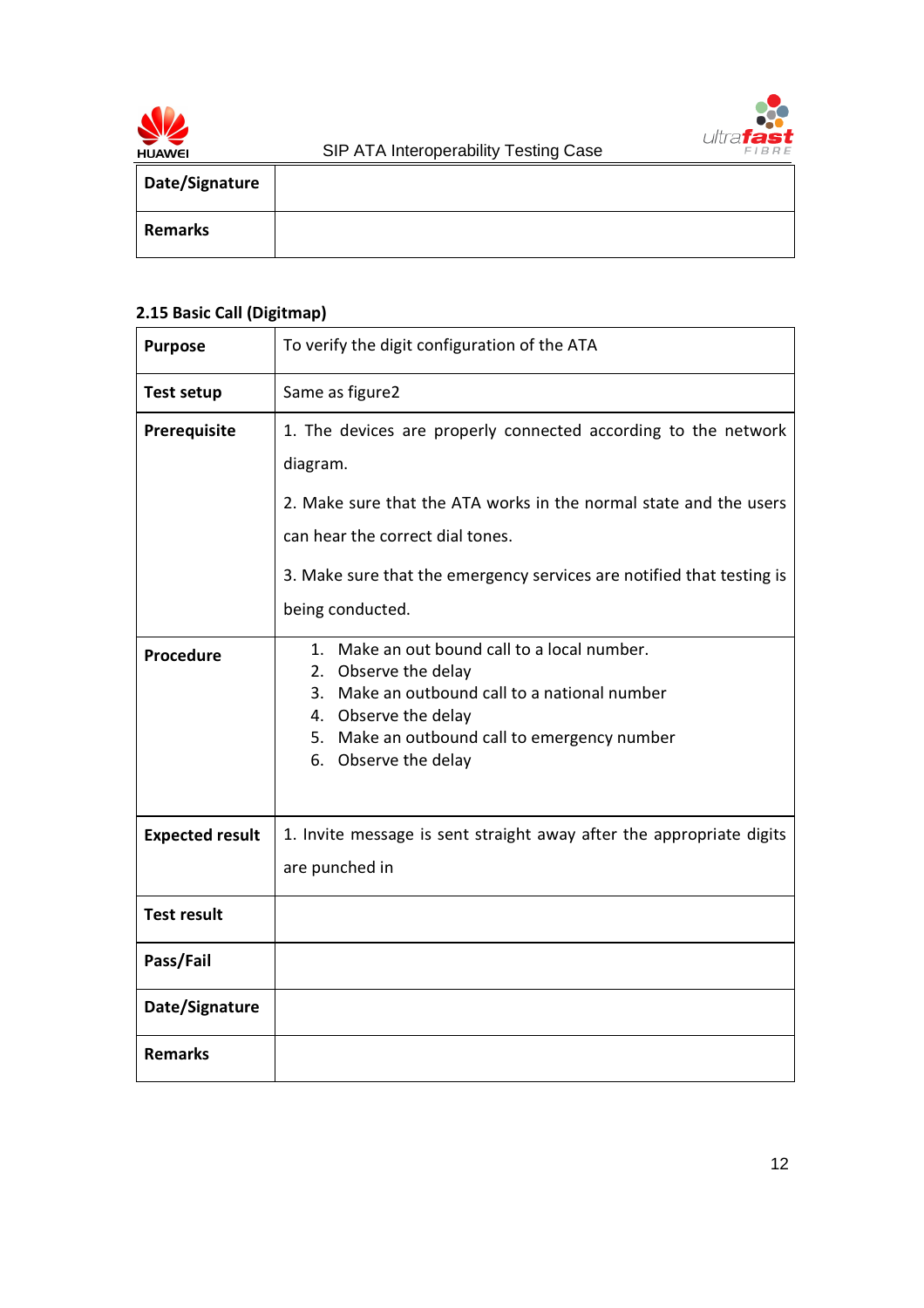



## 2.16 Call feature (Caller Line Identification Presentation)

| <b>Purpose</b>         | To verify the function of presenting the calling line identification |  |  |
|------------------------|----------------------------------------------------------------------|--|--|
| Test setup             | Same as figure1                                                      |  |  |
| Prerequisite           | 1. The devices are properly connected according to the network       |  |  |
|                        | diagram.                                                             |  |  |
|                        | 2. The VSP and the ATA are in the normal state.                      |  |  |
|                        | 3. MG interface data and user data are configured at the VSP side.   |  |  |
|                        | 4. The phone supports the Call ID.                                   |  |  |
| <b>Procedure</b>       | 1. Configure the CLIP of phone A on the VSP.                         |  |  |
|                        | 2. Do not configure any new service of phone B on the VSP.           |  |  |
|                        | 3. Phone B calls phone A.                                            |  |  |
| <b>Expected result</b> | In step 3, the phone A displays the phone number of phone B.         |  |  |
| <b>Test result</b>     |                                                                      |  |  |
| Pass/Fail              |                                                                      |  |  |
| Date/Signature         |                                                                      |  |  |
| <b>Remarks</b>         |                                                                      |  |  |

## 2.17 Call feature (Caller Line Identification Restricted)

| <b>Purpose</b> | To verify the function of the calling line identification restriction      |
|----------------|----------------------------------------------------------------------------|
| Test setup     | Same as figure1                                                            |
| Prerequisite   | 1. The devices are properly connected according to the network<br>diagram. |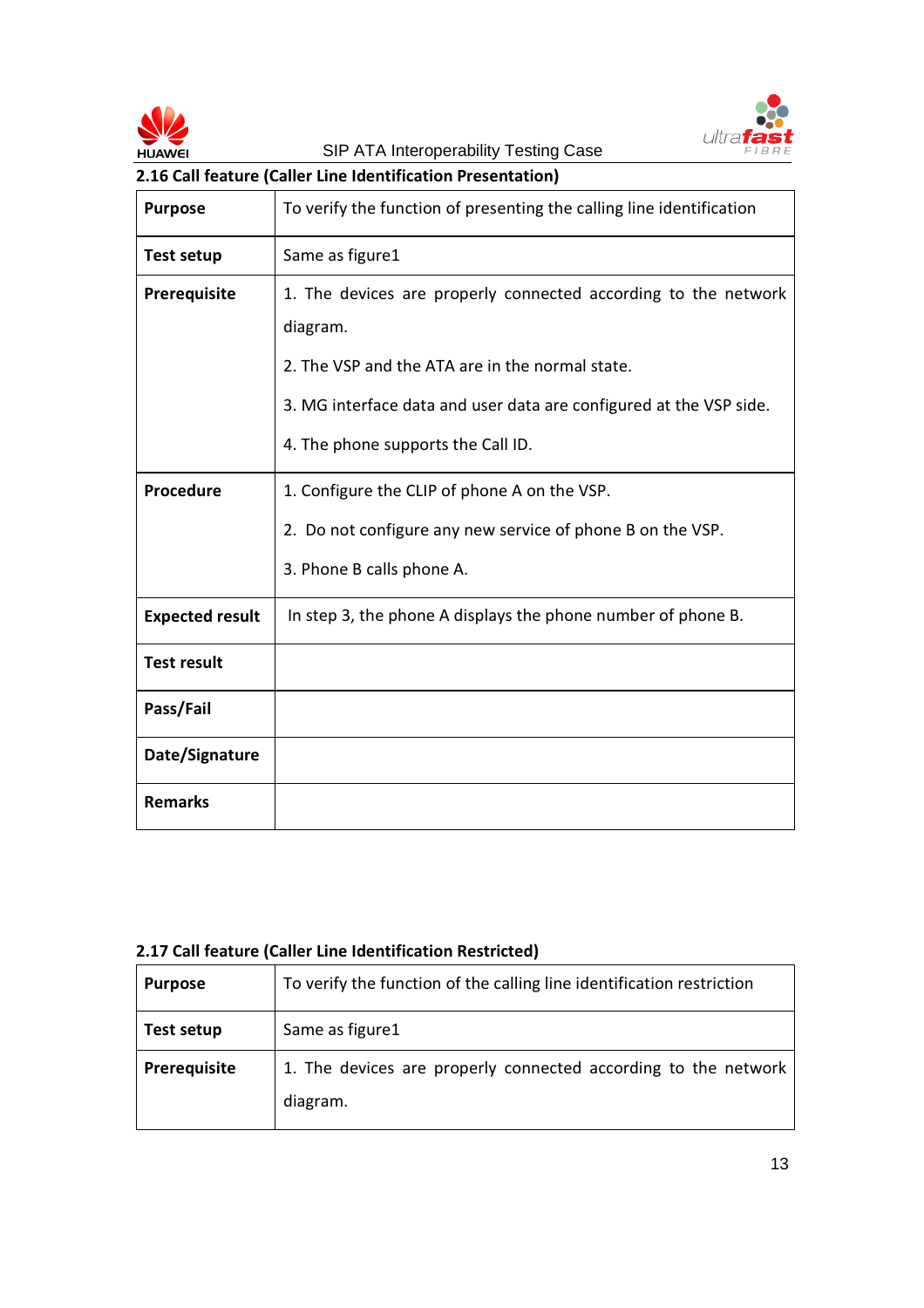



| <b>HUAWEI</b>          | SIP ATA Interoperability Testing Case<br>FIBRE                       |  |  |  |
|------------------------|----------------------------------------------------------------------|--|--|--|
|                        | 2. The VSP and the ATA are in the normal state.                      |  |  |  |
|                        | 3. MG interface data and user data are configured at the VSP side.   |  |  |  |
|                        | 4. Phone A and Phone B support Call ID                               |  |  |  |
| <b>Procedure</b>       | 1. Configure the CLIP of phone A on the VSP.                         |  |  |  |
|                        | 2. Configure the function of the CLIR of phone B on the VSP, while   |  |  |  |
|                        | other new services are not configured.                               |  |  |  |
|                        | 3. Phone B calls phone A.                                            |  |  |  |
| <b>Expected result</b> | 1. In step 3, the phone of phone A rings but cannot display the      |  |  |  |
|                        | phone number of phone B. The calling line identification restriction |  |  |  |
|                        | is valid.                                                            |  |  |  |
| <b>Test result</b>     |                                                                      |  |  |  |
| Pass/Fail              |                                                                      |  |  |  |
| Date/Signature         |                                                                      |  |  |  |
| <b>Remarks</b>         |                                                                      |  |  |  |

## 2.18 Call feature (MWI)

| <b>Purpose</b>      | To verify the function of Message waiting indication               |  |  |
|---------------------|--------------------------------------------------------------------|--|--|
| <b>Test setup</b>   | Same as figure1                                                    |  |  |
| <b>Prerequisite</b> | 1. The devices are properly connected according to the network     |  |  |
|                     | diagram.                                                           |  |  |
|                     | 2. The VSP and the ATA are in the normal state.                    |  |  |
|                     | 3. MG interface data and user data are configured at the VSP side. |  |  |
|                     | 4. Telephone support message waiting indication function           |  |  |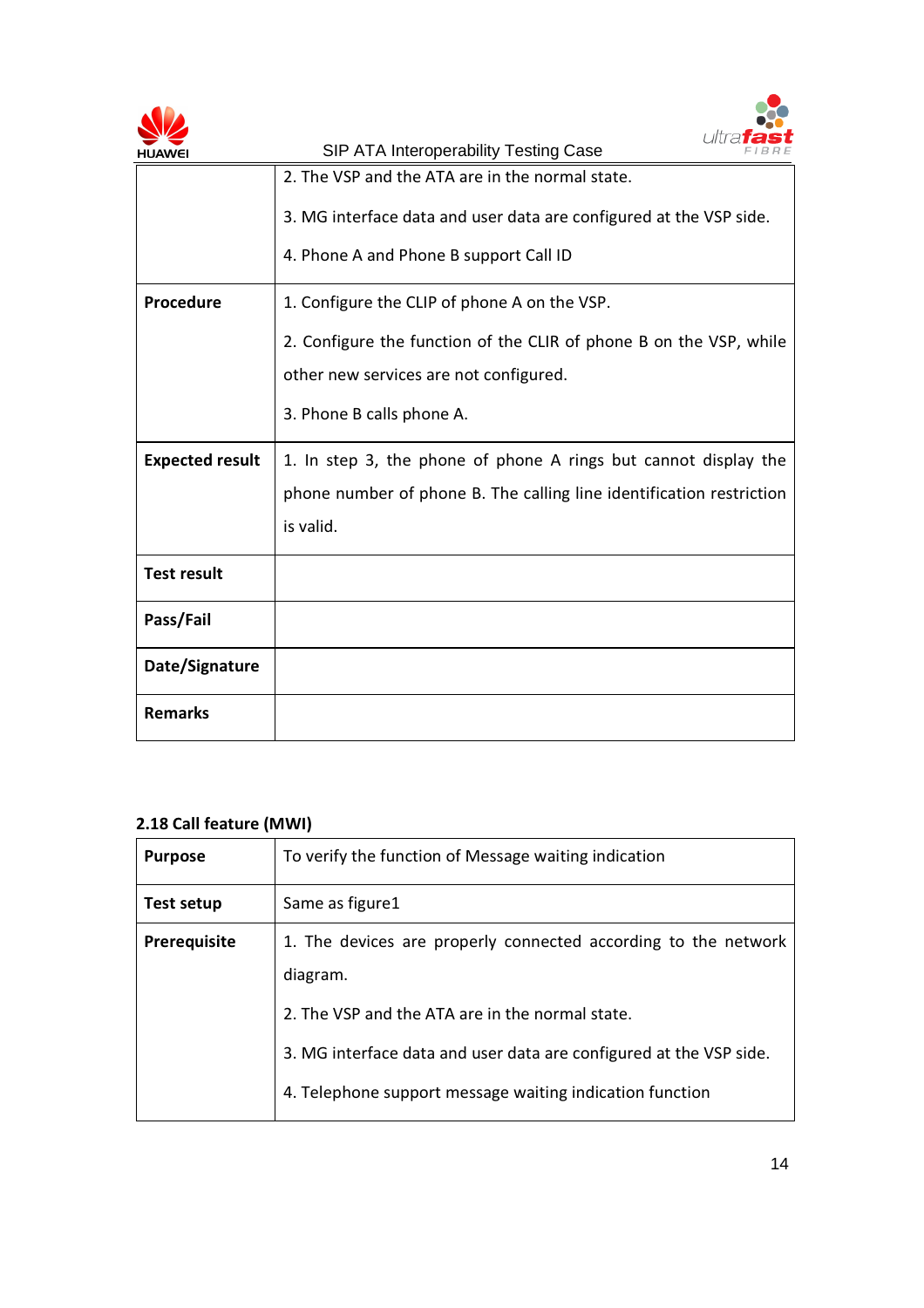|                        | SIP ATA Interoperability Testing Case                                                                                                       |
|------------------------|---------------------------------------------------------------------------------------------------------------------------------------------|
| Procedure              | 1. Configure the waiting indication function services of phone A on<br>the VSP.                                                             |
|                        | 2. Phone B leave message for phone A, Check phone A light state<br>3. Phone A listens to message, Check phone A light state                 |
| <b>Expected result</b> | In step 2, phone A has the message light turn on and stutter dial<br>tone (400 Hz interrupted, 100 ms on, 100 ms off, repeated for 2.5 secs |
|                        | then continuous until it times out) is heard when user picks up the<br>phone                                                                |
|                        | In step 3, the message light goes off and the stutter tone is cleared                                                                       |
| <b>Test result</b>     |                                                                                                                                             |
| Pass/Fail              |                                                                                                                                             |
| Date/Signature         |                                                                                                                                             |
| <b>Remarks</b>         |                                                                                                                                             |

## 2.19 Dual Homing (SIP)

| <b>Purpose</b>      | To verify the dual homing function(SIP) of the ATA                |  |
|---------------------|-------------------------------------------------------------------|--|
| Test setup          | Same as figure1                                                   |  |
| <b>Prerequisite</b> | 1. Follow the network diagram to set up the test system.          |  |
|                     | 2. Make sure that the ATA works in the normal state               |  |
| <b>Procedure</b>    | 1. Configure two available proxies with proxy1 as the primary one |  |
|                     | and proxy2 as the secondary one.                                  |  |
|                     | 2. Register the ATA with proxy1 successfully.                     |  |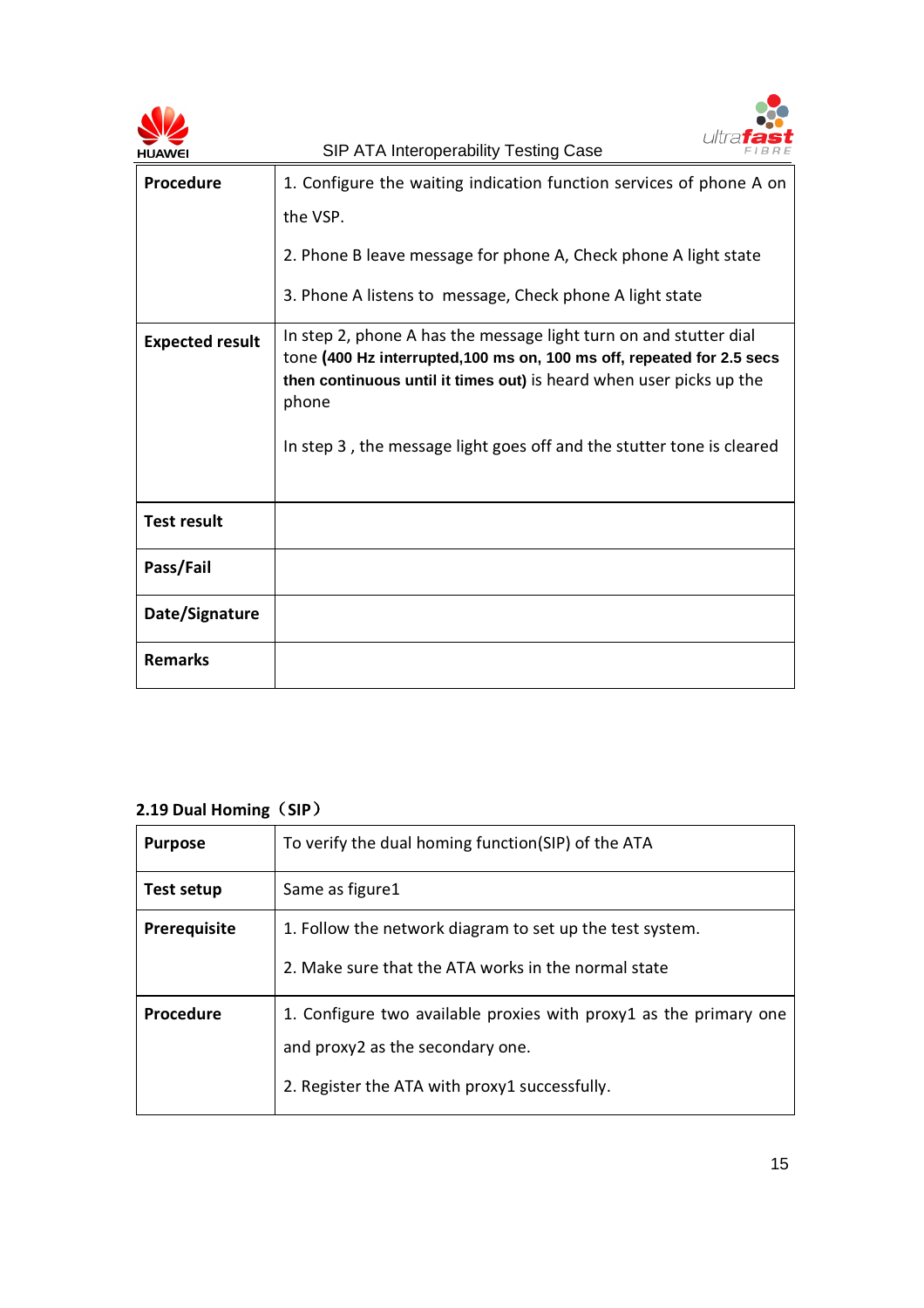



| <b>HUAWEI</b>          | SIP ATA Interoperability Testing Case<br>FIBRE               |
|------------------------|--------------------------------------------------------------|
|                        | 3. Disconnect the ATA and proxy1.                            |
|                        | 4. The ATA transmits messages to proxy2 to register.         |
| <b>Expected result</b> | 1. In step 1, The ATA can register with proxy2 successfully. |
| <b>Test result</b>     |                                                              |
| Pass/Fail              |                                                              |
| Date/Signature         |                                                              |
| <b>Remarks</b>         |                                                              |

## 2.20 Additional VSP Feature testing (SIP)

| <b>Purpose</b>         | To verify additional testing that the VSP requires such as short<br>codes etc |  |  |
|------------------------|-------------------------------------------------------------------------------|--|--|
| <b>Test setup</b>      | Same as figure1                                                               |  |  |
| Prerequisite           | As required by the VSP                                                        |  |  |
| Procedure              | As required by the VSP                                                        |  |  |
| <b>Expected result</b> | As required by the VSP                                                        |  |  |
| <b>Test result</b>     |                                                                               |  |  |
| Pass/Fail              |                                                                               |  |  |
| Date/Signature         |                                                                               |  |  |
| <b>Remarks</b>         |                                                                               |  |  |